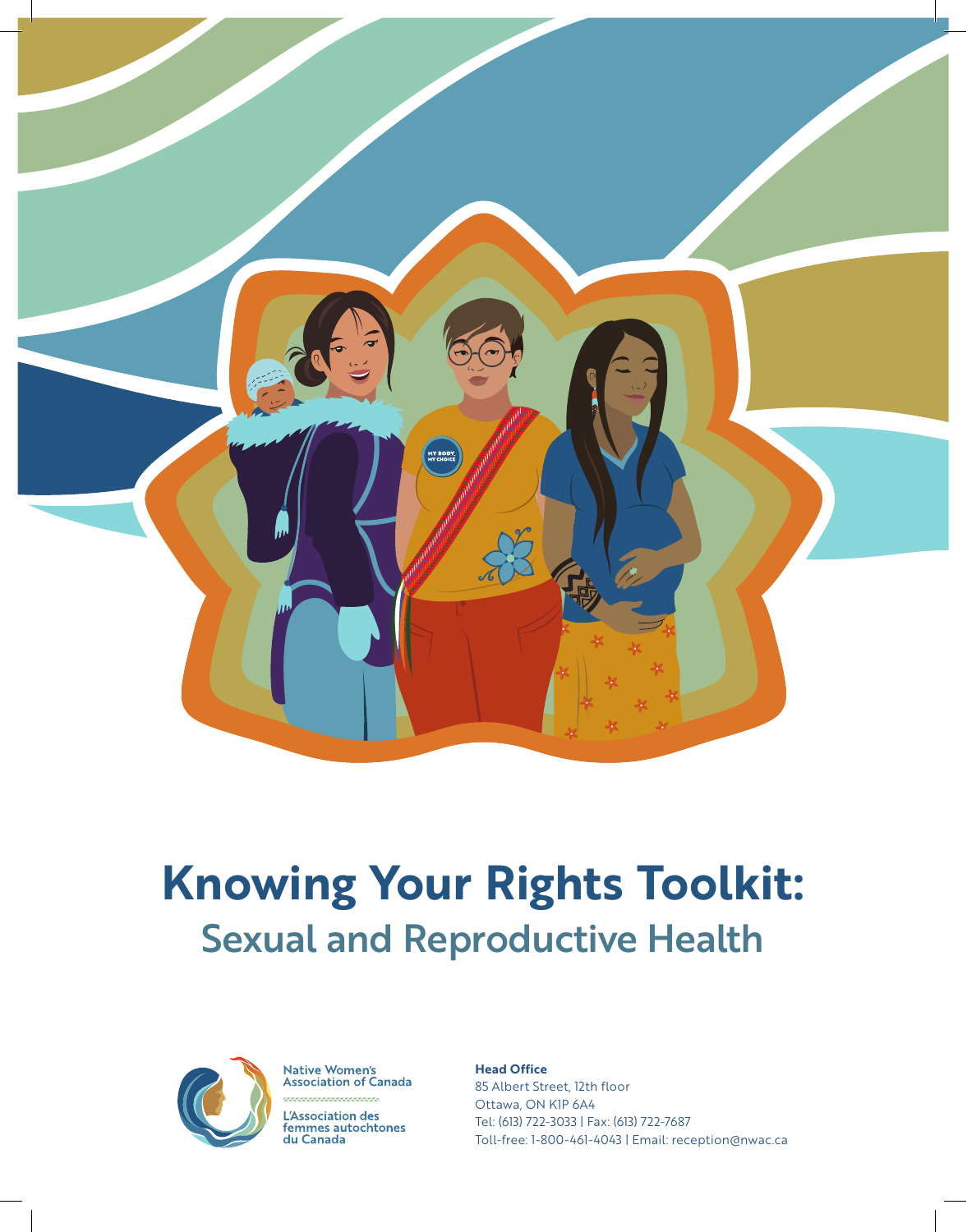**Disclaimer:** Content in this toolkit contains information and discussions on the common causes of trauma, such as forced or coerced sterilization and traumatic health care experiences, which may trigger trauma. If you need support at any time, please call the Hope for Wellness Help Line at 1-855-242-3310.

Funding for this document is provided by Indigenous Services Canada. The opinions expressed in this document are those of the authors and do not necessarily reflect the official views of Indigenous Services Canada.

Copyright © 2020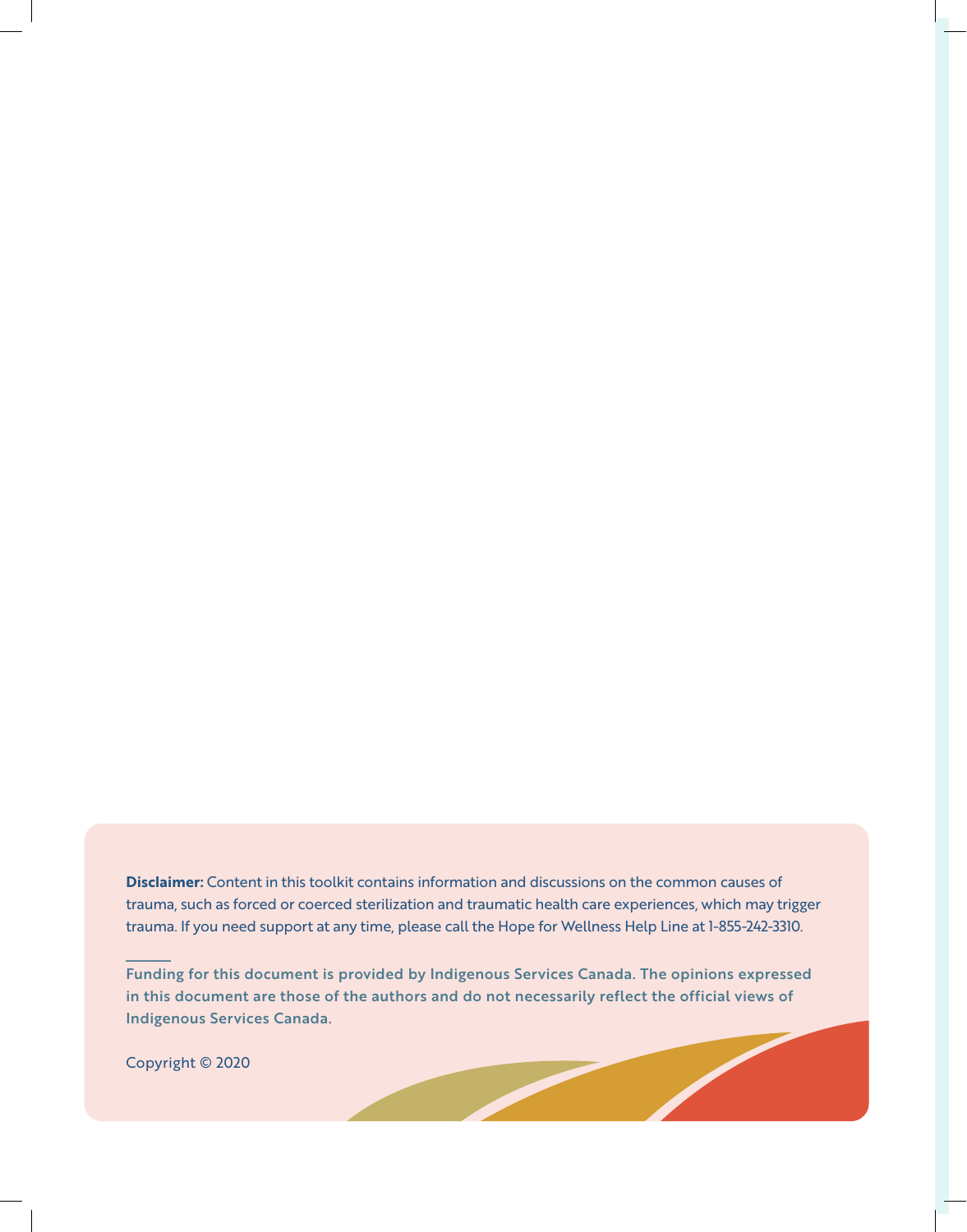# Table of Contents

| <b>About this Toolkit</b>                                                                  | 4              |
|--------------------------------------------------------------------------------------------|----------------|
| <b>Knowing Your Rights: Informed Consent</b>                                               | 6              |
| What is meant by free?                                                                     | 6              |
| What is meant by prior?                                                                    | 6              |
| What is meant by informed?                                                                 | 6              |
| What are the pillars of consent?                                                           | 7              |
| What is "capacity to consent"?                                                             | $\overline{7}$ |
| When is informed consent not required?                                                     | 8              |
| <b>Reproductive rights</b>                                                                 | 8              |
| What if informed consent protocols aren't followed?                                        | 8              |
| <b>Knowing Your Rights: How to File a Complaint</b>                                        | 12             |
| I suspect a health care provider violated<br>my rights. What can I do?                     | 12             |
| Step I: Seek culturally safe supports                                                      | 12             |
| Step 2: Explore what has happened                                                          | 13             |
| Step 3: File a complaint                                                                   | 13             |
| Step 4: What to do after a complaint is filed                                              | 16             |
| Step 5: What happens when your complaint(s) are unsuccessful?                              | 16             |
| Step 6: Consider pursuing legal action                                                     | 17             |
| <b>Knowing Your Rights: Informed Choice</b>                                                | 18             |
| <b>Informed Choice Decision-Making Tool</b>                                                | 19             |
| Step I: Define your decision                                                               | 19             |
| Step 2: Identify your decision-making needs                                                | 20             |
| Step 3: Use your knowledge and personal<br>values to explore your choices                  | 21             |
| Step 4: Based on your knowledge, preferences,<br>and values, which option will you choose? | 21             |
| <b>References</b>                                                                          | 23             |

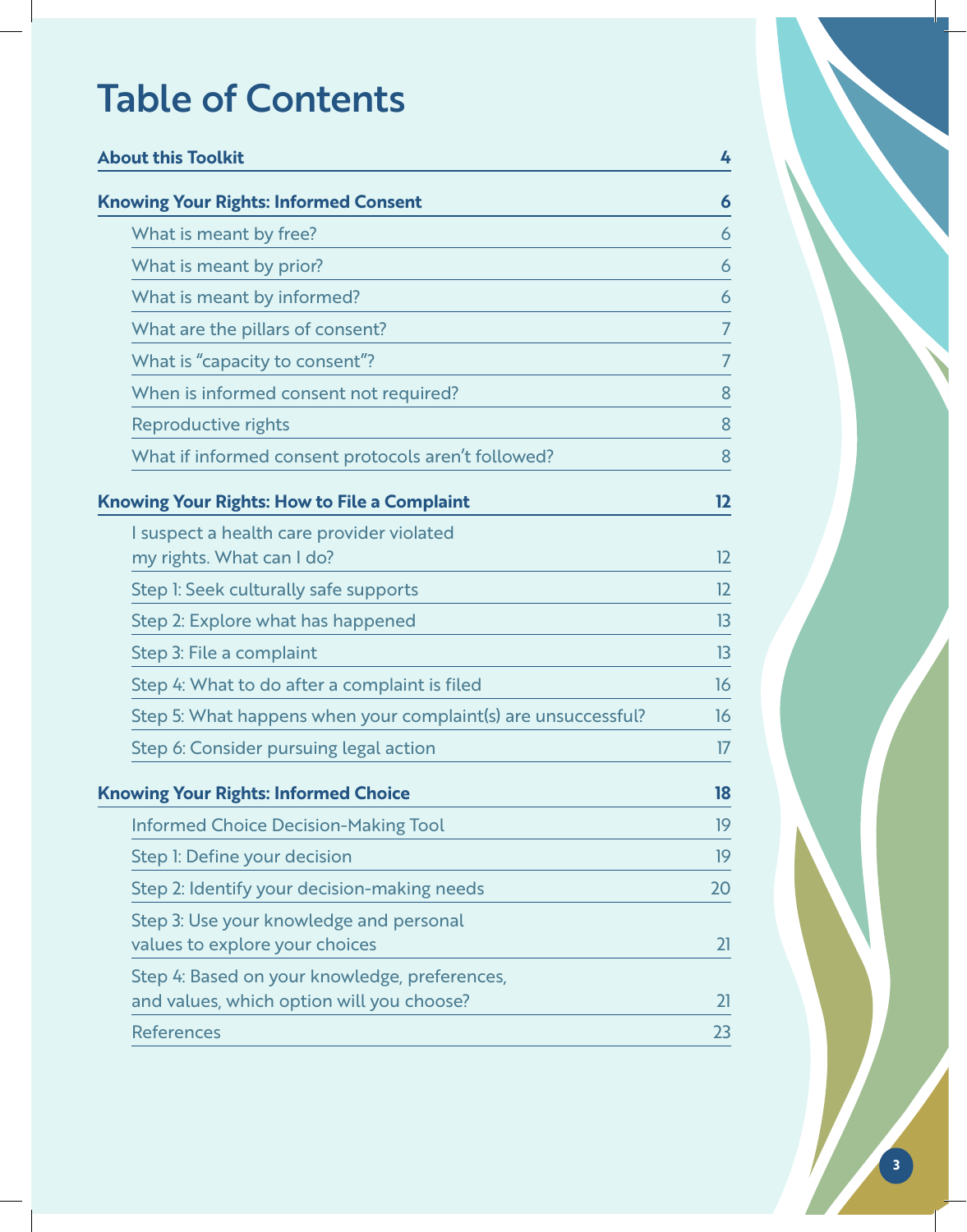# **About this Toolkit**

**As of April 2019, over 100 Indigenous women from across Canada have come forward to say that they were forced or coerced to undergo a sterilization procedure.** Of these women, most had not been offered other forms of birth control and were only given inadequate information about sterilization. Some of these women recall feeling pressured, if not threatened, by health care providers to consent to a sterilization procedure — without fully understanding the procedure's risks or permanency. In some cases, sterilization procedures were conducted despite the women expressly refusing to provide consent and/or sign a consent form.

In response to the forced or coerced sterilization of Indigenous women, advocates, experts, and leaders have since called for systemic, sweeping changes to the health care system. Their recommendations include making changes to accountability standards and to legislation and policy; providing education and training on cultural safety, informed consent, and anti-racism to health care providers; and offering Indigenous-specific services and supports, including education on patient rights and responsibilities and informed consent.

With funding from the First Nations and Inuit Health Branch of Indigenous Services Canada, the Native Women's Association of Canada (NWAC) was able to hold engagement sessions with Indigenous women to explore sexual and reproductive health needs and priorities. In these sessions, participants highlighted a gap in sexual health education and a need to empower and raise awareness among Indigenous women on their rights within the health care system; their understanding of their options when it comes to sexual and reproductive health; and the need for information on what to do when those rights are abused. The participants stressed there is a lack of trust between Indigenous community members and mainstream health services, which leads to hesitancy on the part of Indigenous community members to use these services — and, ultimately, to poorer health outcomes.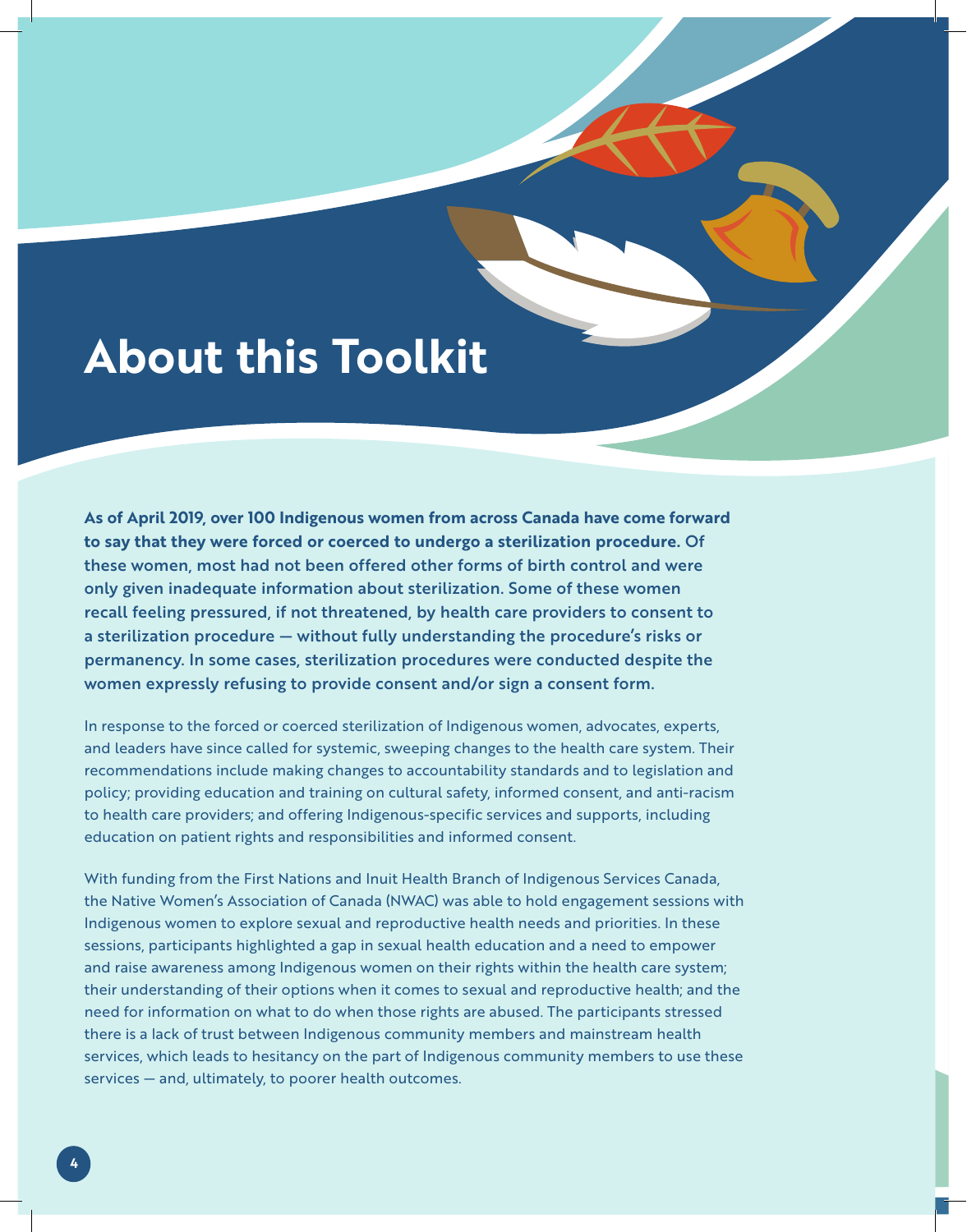

From these engagement sessions, NWAC developed this toolkit. This resource aims to provide education that empowers First Nations, Inuit, and Métis women, girls, and gender-diverse people to "know their rights" in the context of sexual and reproductive health. The toolkit includes resources on:

- **Informed Consent:** Explore the meaning of free, prior, and informed consent, its application in health care, and what to do when it is not followed.
- **Patient Rights:** Gain a deeper understanding of your rights within the health care system to better protect and advocate for yourself.
- **Birth Control Options:** Delve into birth control options including their permanency, efficacy and side effects, so you can make an informed choice about what is best for you.
- **Informed Choice:** Learn how to make an informed choice based on your personal knowledge, preferences and values using the informed choice decision-making tool.
- **Filing a Complaint:** If you feel that you have not given informed consent for a procedure, follow our step-by-step guide on how to file a complaint with health care governing bodies, appeal a decision and seek legal action.

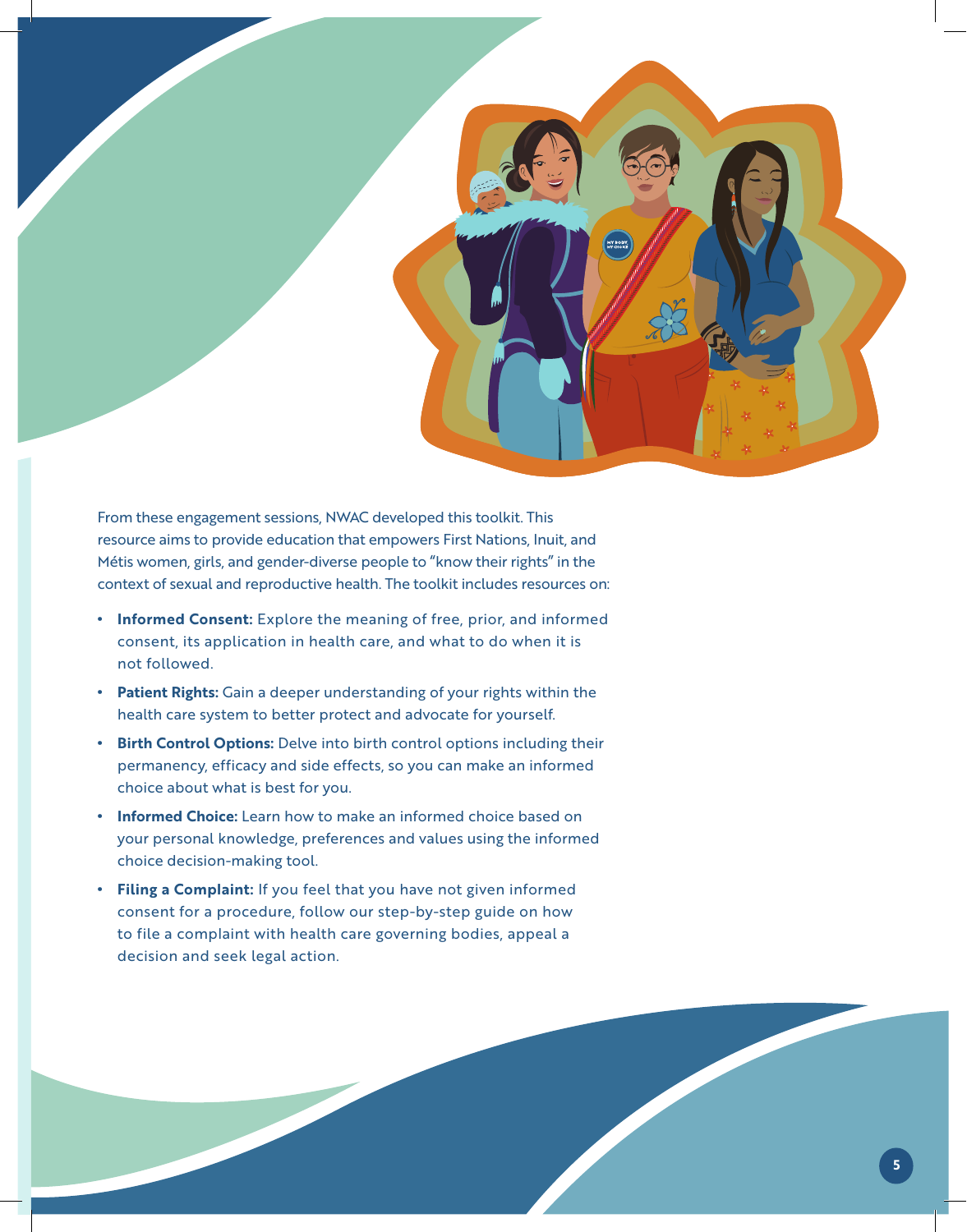# **Knowing Your Rights:**  Informed Consent

### **Free, Prior, and Informed Consent**

Consent in the context of health care must be **free, prior, and informed.** Informed consent originates from a person's right to direct what happens to their body and is an ethical and legal obligation of health care providers.

### **What is meant by free?**

The individual must have "decision-making capacity" to consent. It must be a voluntary decision that is **freely** given without undue pressure or coercion.

### **What is meant by prior?**

The individual must be given the opportunity to consent well **before** the medical intervention and **after** the health care provider has educated them about the details, risks, benefits, alternatives, and expected outcomes of said intervention.

The health care provider is responsible for providing accurate information that is not misleading and must ensure that the consenting individual understands this information. The provider must ensure that the consenting individual is aware that they are the main voice in the decisionmaking process, and ultimately determine their own medical course of action.



### **What is meant by informed?**

For consent to be "informed," a health care provider must provide and document the following:

- **1.** The nature and description of the intervention
- **2.** The benefits and risks of the intervention
- **3.** Outcomes of the intervention (how the intervention will affect the individual)
- **4.** Reasonable alternatives to the intervention and their respective risks and benefits
- **5.** Consequences of abstaining or refusing the intervention (what will happen if the person chooses not to have the intervention)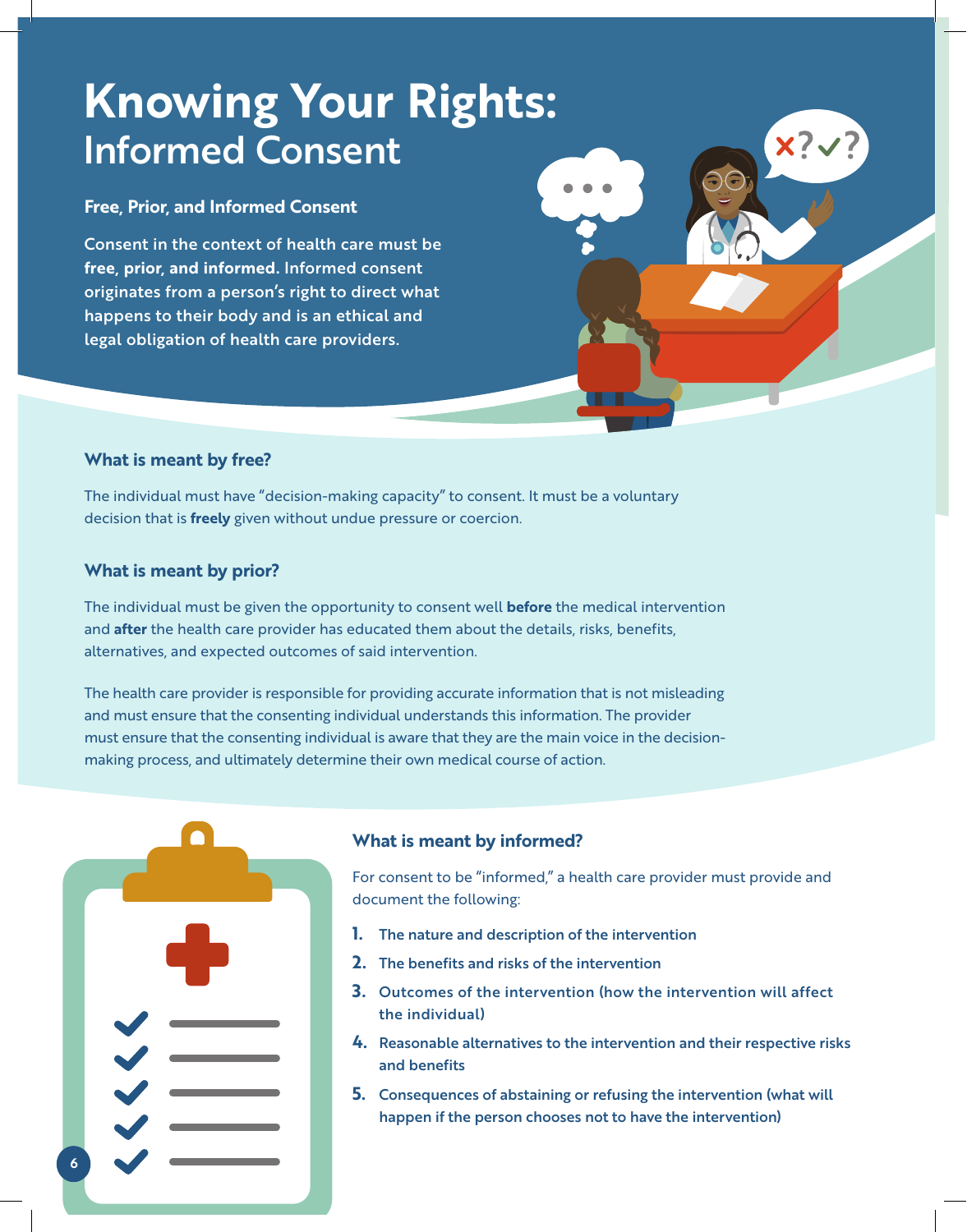### **What are the pillars of consent?**

- **1. Consent must be informed:** it is the patient's right to have adequate information before either agreeing to or rejecting a given medical course of action.
- **2. Consent must relate to the proposed intervention:** consent for one intervention does not necessarily simply consent for another.
- **3. Consent must be provided independently and voluntarily:**  the consenting individual should not feel pressured or forced into making a decision.
- **4. Consent must not be obtained through misrepresentation or fraud:** the information given must be accurate and unbiased.



### **What is "capacity to consent"?**

Capacity to consent is the ability to understand information and make a decision based on that information. It is presumed that all adults have sufficient capacity to decide on their medical course of action, unless evidence suggests otherwise. There are various situations where an individual can lack capacity to make a decision at the time. For example:

- **1.** Physical or mental conditions that cause loss of consciousness or drowsiness
- **2.** Intoxication due to alcohol or drugs (recreational or medicinal), including anesthesia
- **3.** Severe learning disabilities
- **4.** Brain damage due to injury or stroke
- **5.** Mental health conditions, including schizophrenia or bipolar disorder
- **6.** Dementia

An individual **cannot** provide informed consent if they **cannot** understand the information provided to them, **cannot** remember said information, or **cannot** make a decision based on the information. If the health care provider questions the individual's capacity to make decisions, they may request a competency evaluation by a psychiatrist. This step should only be executed for the individual's safety and not when an individual disagrees with their physician's course of action.



**7**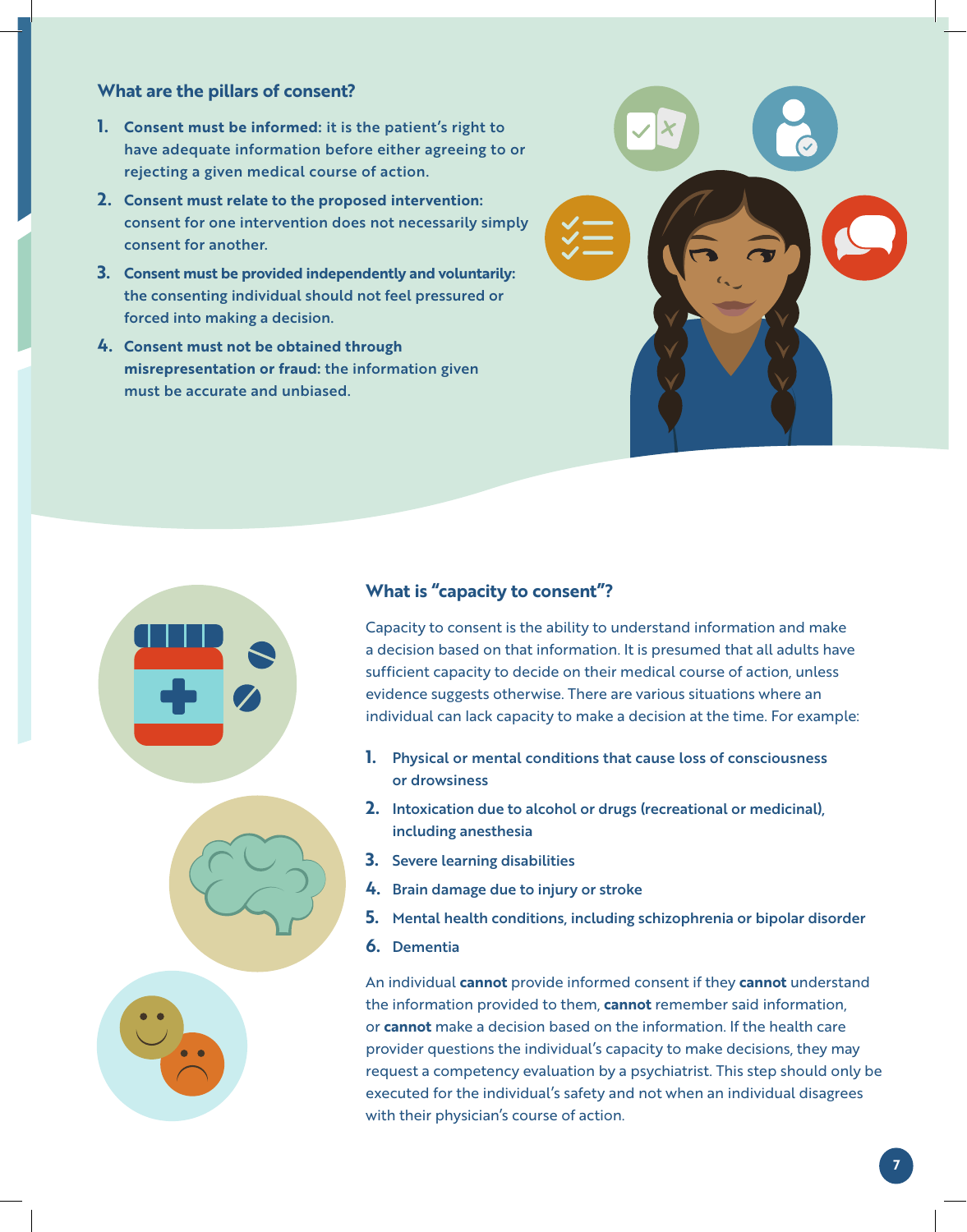### **When is informed consent not required?**

Exceptions for the requirement of informed consent include:

- **1.** *Emergencies:* Informed consent may be waived during emergency situations. A health care provider may not be able to obtain informed consent due to time constraints and may make decisions to save their patient's life.
- **2.** *Incapacitation:* If an individual does not have the capacity to consent **and** a surrogate decision-maker is unavailable, a health care provider may proceed with medical treatment without informed consent.





#### **Reproductive rights**

According to the United Nations Population Fund (2014), reproductive rights are a component of human rights. You have the right to:

- **1.** Decide the number of children you have or do not have;
- **2.** Decide the spacing and timing of your children; and
- **3.** Have access to safe and dignified health services.

#### **What if informed consent protocols aren't followed?**

Medical interventions conducted without your free, prior, and informed consent is a **violation** of your human rights, medical ethics, and reproductive rights. It is the physician's obligation to ensure that you have accurate, up-to-date information on the details, risks, benefits, alternatives, and expected outcomes of any intervention. You are the main voice in the decision-making process and as such have the last say over your medical course of action. If this is not done, you have the right to complain and seek restitution. Please see the "How to file a complaint" section in this toolkit.

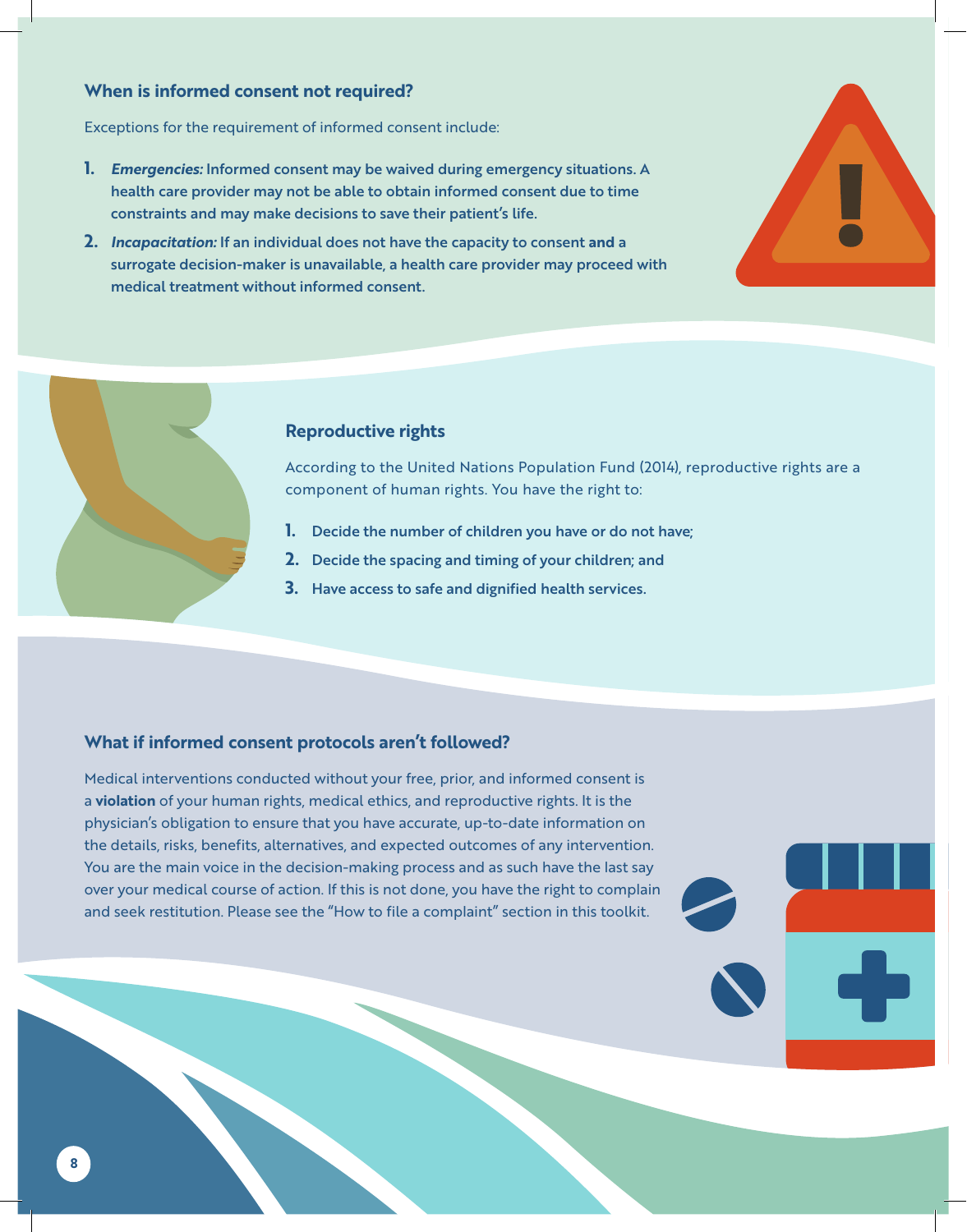## **Scenario Not Free, Prior, and**

A young woman in university goes to the clinic requesting birth control.

The physician says, "You people have too many kids, at such young ages. You don't take the medications a doctor prescribes and aren't responsible. It is best for you to have an IUD; that way you won't have any accidents that result in pregnancy." The doctor then proceeds to book an appointment for the woman to have an IUD.

### **Informed Consent Free, Prior, and Informed Consent**

The doctor takes the time to explain all methods of birth control with the woman without making any assumptions. She goes through all the contraception methods from least to most invasive while outlining the efficacy, risks, and benefits of each method. The doctor ensures that all the information she is providing the woman is accurate, up-to-date, and clear. The doctor frequently stops to ask the woman if she has any questions or needs anything clarified. The doctor then asks the woman to decide which option is the best for her and clearly documents how the woman would like to proceed.

A young woman goes to the hospital explaining that she missed her period. She is anxious and mentions that she may be pregnant.

The doctor orders some tests that verify that she is, in fact, pregnant. The nurse asks her to sign some forms and tells her to come back in 10 days. At that time, she is put under anesthesia and when she wakes up, she is advised that she is no longer pregnant; the doctor informs her that they performed an abortion. Puzzled, she asks why. The doctor informs her that she is much too young to have a baby and she seemed anxious when she first came into the hospital, so the doctor thought they were doing the right thing.

After confirmation of the pregnancy, the physician sits down with the woman and asks her what she would like to do next. The doctor outlines all of her options and goes through the risks and benefits of each. The doctor does not expect the woman to make a decision right then, instead recommending that she take a few days to think about it. The doctor advises her to speak to people she trusts like family, Elders, or counsellors. The woman returns to the clinic the next day and advises the doctor that she would like to continue with the pregnancy. The doctor offers her a warm congratulations and reviews the next steps with her.

**9**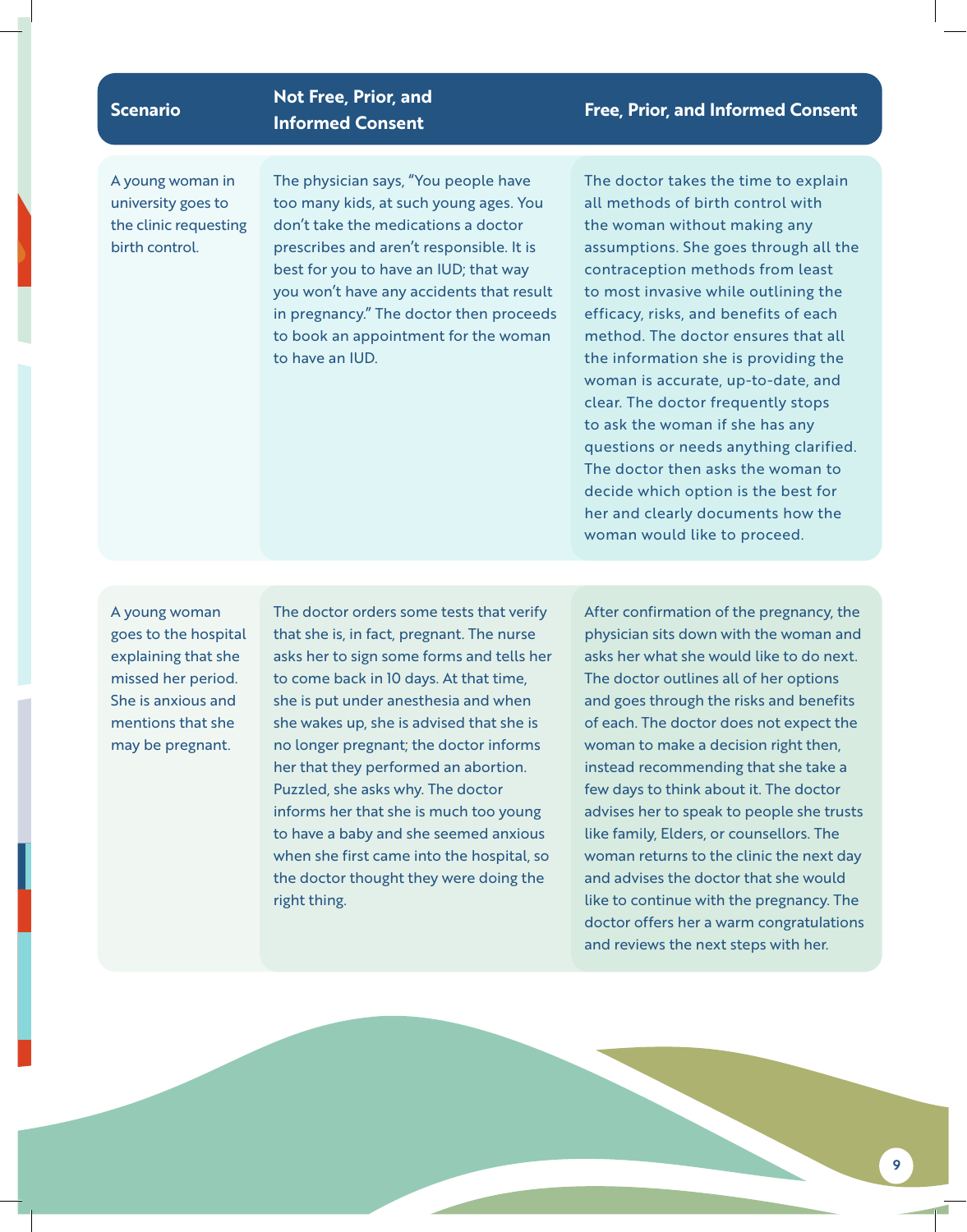## **Scenario Not Free, Prior, and**

A woman goes to the hospital to deliver her sixth child. Three of her previous children are living with foster families and her other two live with her mother.

**10**

The woman's labour becomes complicated and the baby's heart rate starts to drop. The doctor informs her that she will need a C-section, or her baby will die. The doctor tells her that she will also be tying her tubes during the C-section. The woman consents to the C-section but not the tubal ligation. The doctor is frustrated and tells her that she must consent; if she doesn't, the doctor will contact Child Protective Services and they will take her baby away. The doctor tells her that she has too many children in care and that she cannot take good care of her children. She says the woman is putting a burden on the system and must be stopped from conceiving. She then goes on to tell the woman that tubal ligation is a temporary, effective form of birth control and once the woman gets her life in order, she can get the procedure reversed. The doctor informs her that the longer she puts off signing the forms, the longer it will take to get her to an operating room and the longer her baby will be in distress. She is provided with consent forms, which she signs out of fear for her unborn child.

One month before the woman's due date, her doctor schedules an appointment where birth control following delivery are discussed. The doctor goes through all the contraception methods from least to most invasive while outlining the efficacy, risks, and benefits of each method. The doctor ensures that all the information she is providing the woman is accurate, up-to-date, and clear. The doctor frequently stops to ask the woman if she has any questions or needs anything clarified. The doctor then asks the woman to decide which option is the best for her and clearly documents how she would like to proceed. On the day of delivery, when the unborn child starts to show signs of distress, the doctor approaches the woman and has a clear, concise conversation with her about needing a C-section. A description of the procedure, the risks, benefits, and alternatives are all laid out clearly. The woman consents to a C-section and because the doctor already knows which method of birth control the woman prefers, they did not have a conversation about tubal ligation.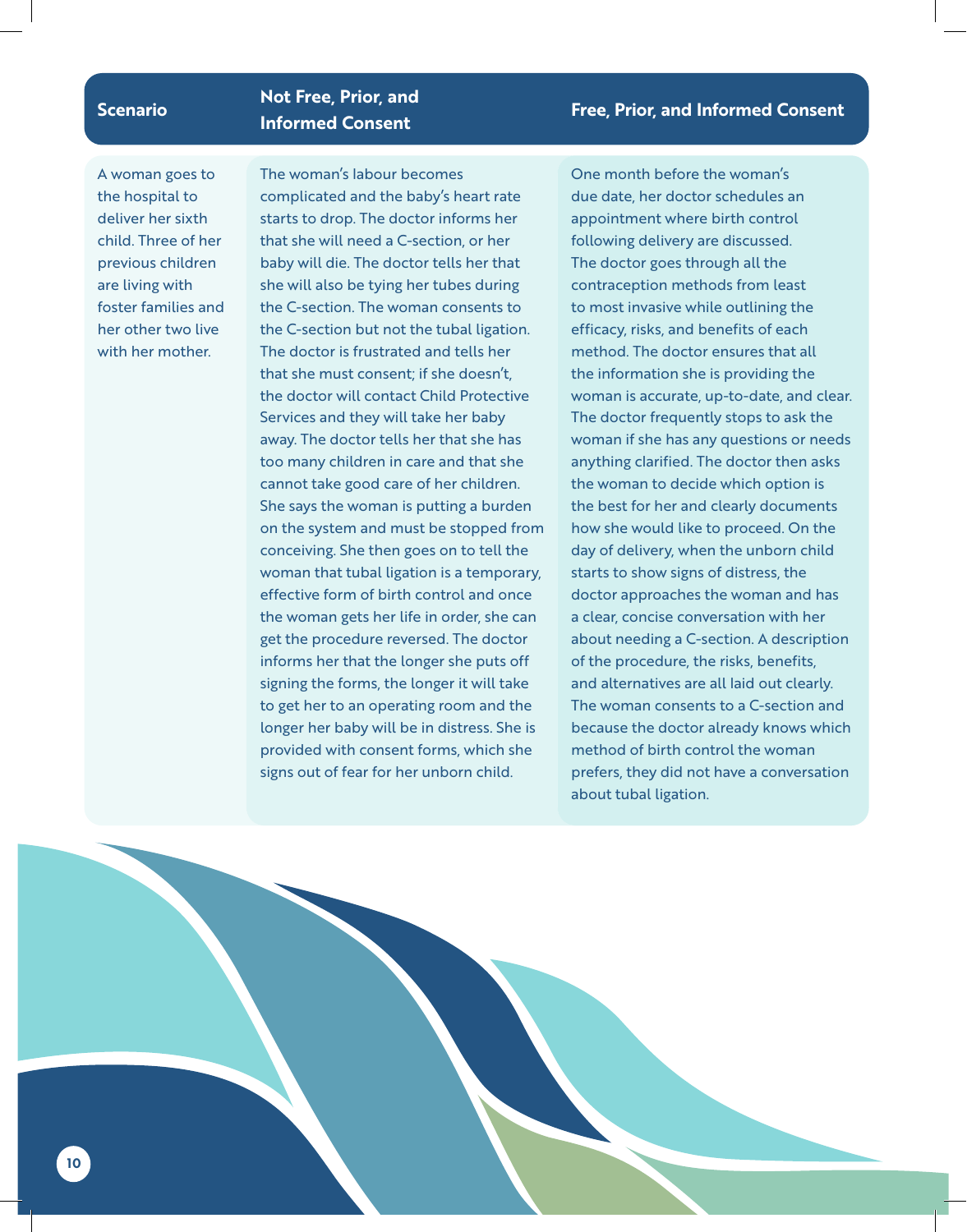### **Scenario Not Free, Prior, and**

A woman has been in labour with her second child for about 16 hours. She is finally dilated enough to start pushing.

Ten minutes into pushing, she hears her doctor say, "I'm going to perform an episiotomy now." Confused, the woman asks for clarification. The doctor replies in an annoyed tone "an episiotomy. I am going to cut the skin of your perineum to make delivery easier." The woman pleads with the doctor not to cut her, to which he replies, "It's already done. Calm down and focus on pushing."

### **Informed Consent Free, Prior, and Informed Consent**

One month before the woman's due date, her doctor schedules an appointment with her to discuss labour and delivery. The doctor walks the woman through various options on what might happen when she goes into labour. The doctor is comprehensive about all the potential options, including the use of medication to speed up labour, the use of an episiotomy, the use of tools including forceps and vacuum, and the potential for a C-section. The doctor clearly outlines the risks, benefits, and alternatives for each option and clearly documents how the woman feels about each option. Instead of medical jargon, the doctor uses illustrations and photos to ensure the woman understands every option. When the woman is in labour, the doctor determines that an episiotomy may be a good next step. He walks over to the head of the bed and explains to the woman once again what an episiotomy is, why he needs to do it, the risks and benefits of the procedure, the expected outcomes, the alternatives, and the consequences of foregoing the procedure. Understanding her options, the woman consents.

A woman pregnant with her first child underwent standard screening tests at 12 weeks of pregnancy. They revealed that her unborn child may have Down's syndrome.

The doctor told her that the only next step was to have a procedure called an amniocentesis to find out for sure. The doctor explains what the procedure is, has the woman sign a consent form, and schedules an appointment. After the procedure, the woman started to experience cramps and had a miscarriage a few days later. What the doctor neglected to tell her was that the procedure posed a risk of miscarriage.

Upon reviewing the results of her screening, the doctor lays out all the woman's options, including amniocentesis. The doctor explains the risks, benefits, and alternatives to the procedure while ensuring the woman understands all the information that is being provided, including the risk of miscarriage.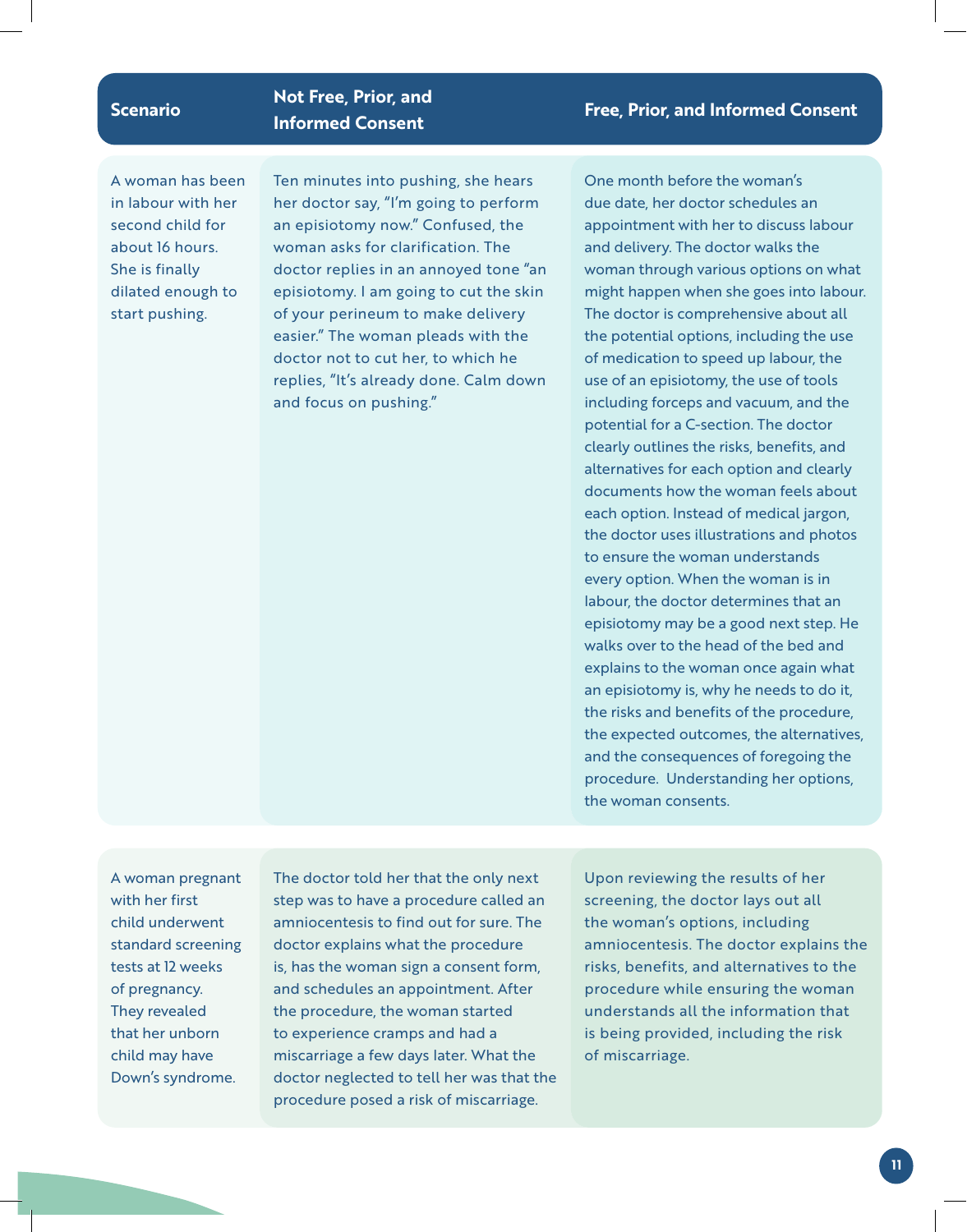# **Knowing Your Rights:** How to File a Complaint

**I suspect a health care provider violated my rights. What can I do?**

**Step 1:** Seek culturally safe supports **Step 2:** Explore what has happened **Step 3:** File a complaint **Step 4:** What to do after a complaint is filed **Step 5:** What happens when your complaint(s) are unsuccessful? **Step 6:** Consider pursuing legal action



### **Step 1: Seek culturally safe supports**

Concerns that your rights may have been violated can negatively impact your mental health and take a toll on your well-being. Consider reaching out to a neutral third party — someone with whom you feel safe to open up and discuss your feelings. Elders, family members, friends, social workers, or counsellors may be an excellent place to start. Additionally, some hospitals and health care centres have Indigenous patient navigators or patient liaison officers who can provide support, help you navigate the health system, and sort out what has happened. Some Indigenous friendship centres can also provide additional supports.

Finally, if you prefer to remain anonymous or don't feel comfortable reaching out to an individual in person, you can call the Hope for Wellness Help Line at **1-855-242-3310**. This line provides anonymous, free counselling, and crisis intervention in English, French, Cree, Ojibway, and Inuktitut. It is available 24 hours a day, seven days a week. You can also connect to the online chat option at www.hopeforwellness.ca.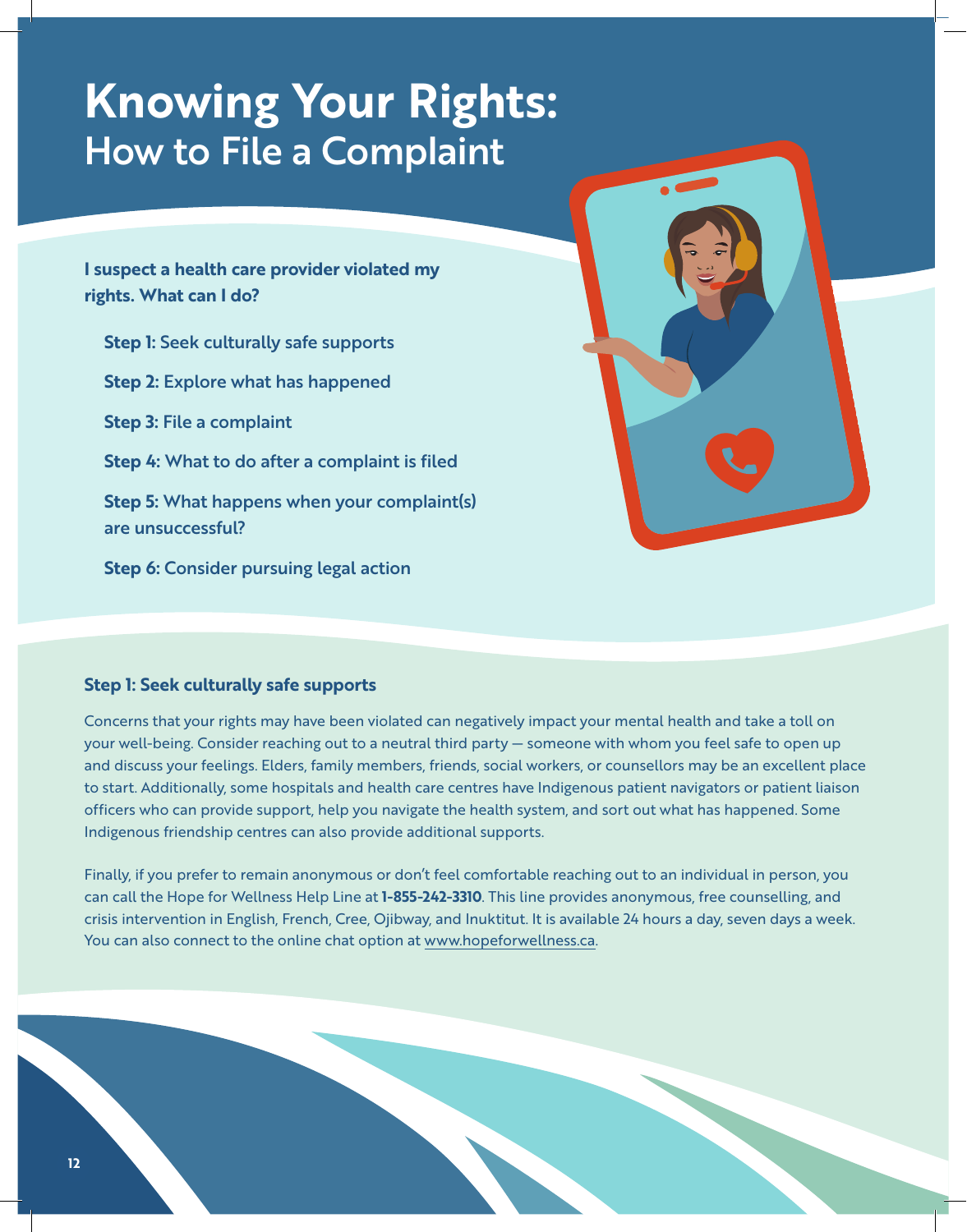### **Step 2: Explore what has happened**

This is an important step and can happen at the same time as the first step. Consider whether you would like to react to the event that occurred by filing a complaint. Think back to when the incident occurred. It is important to document the event; be as precise and specific as possible. Include details such as times, dates, places, and names. Think about who else may have first-hand information of the event, such as nurses, allied health professionals, or other individuals who may have been present at the time. You can record this information by writing it down, tape recording your voice, or even through a video. You can also ask your support person to help you write things down while you share the details.

Consider the questions below:

- Why are you thinking of filing a complaint? What happened? For example, were you treated inadequately? Were you provided with substandard care? Did the health care provider have an inappropriate attitude or unprofessional conduct? Do you feel that you did not give informed consent for a procedure?
- What was the outcome of the event? What has happened to you mentally, physically, emotionally, and spiritually as a result of this event?
- Would you like to file a complaint and if so, what do you want to happen to resolve your complaint? For example, does a policy need to change? Do you want an apology? Do you want disciplinary action directed at the health care provider?

### **Step 3: File a complaint**

Complaints can be filed at any time. There are no time limits, statute of limitations, or expiration dates. Complaints can be filed with hospitals, clinics, long-term care homes, and home and community care services, all of which have their own internal process for handling complaints. You can also file your complaint with a provincial/territorial health care professional regulating body, such as the College of Physicians and Surgeons, College of Nurses, College of Physiotherapists, and College of Psychologists.

Typically, to file a complaint you must: (1) complete and sign a complaint form; (2) complete and sign a release of information form; and (3) mail or fax it to the body you are submitting it to.

There is no cost to filing complaints. You may reach out to an Indigenous patient liaison officer or navigator at your local hospital or your provincial/territorial patient ombudsperson to help you fill out the form and navigate the system. Ensure you collect all the necessary paperwork and background documents and attach/ include it with your complaint form.

Regulating bodies are mandated by the provincial/territorial Health Professions Act to ensure that patients are safe, protected, and receive quality care when treated by licensed health care providers. Each College manages patient complaints and concerns and ensures they are resolved by taking appropriate action. For further assistance or to access the necessary forms, you can call or visit the website of your provincial/territorial College of Physicians and Surgeons.

COMPLAINT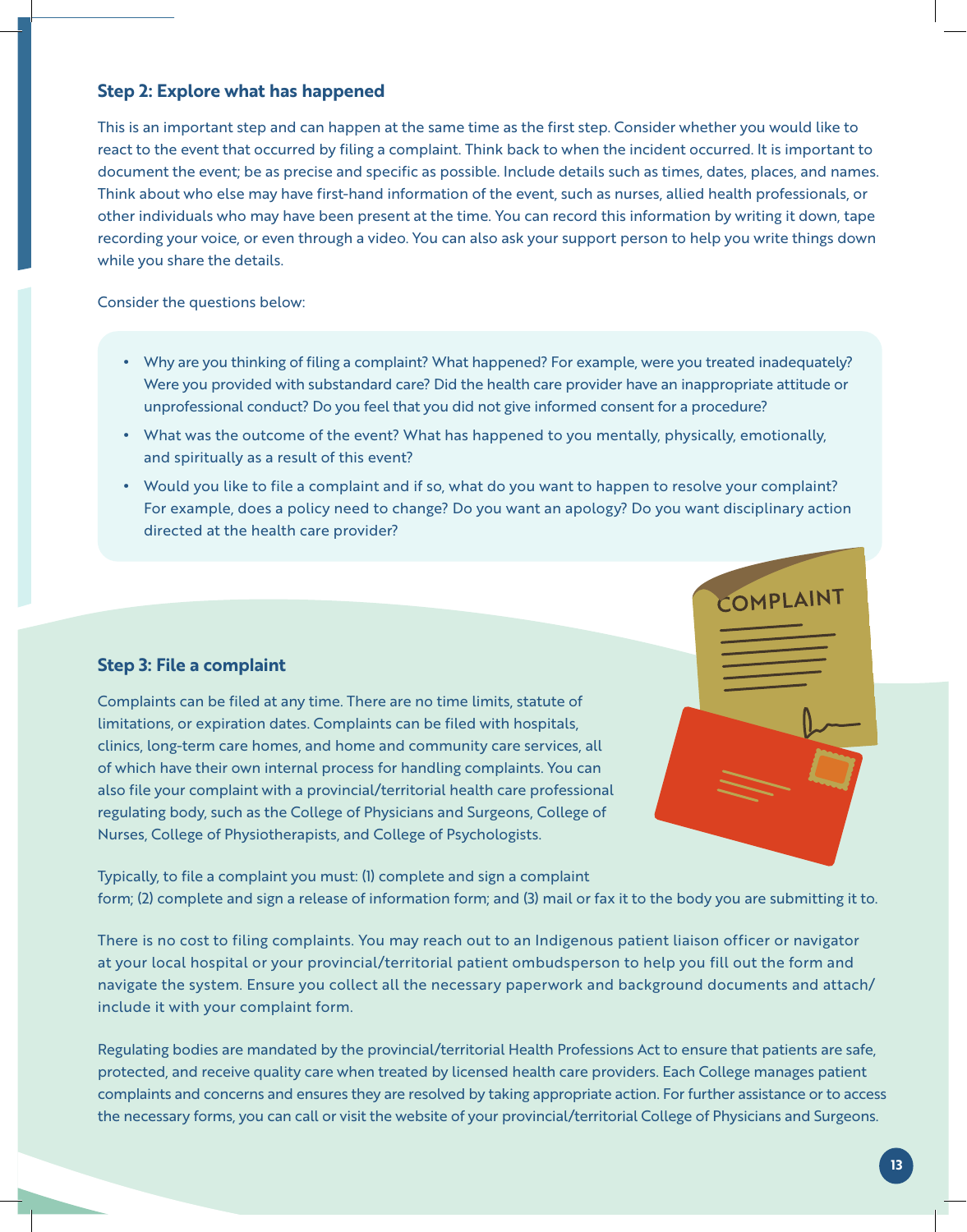| <b>Alberta</b>                               | College of Physicians and Surgeons of Alberta: 1-800-661-4689 or complaints@cpsa.ab.ca.<br>Web portal to begin process: http://www.cpsa.ca/complaints/file-a-complaint/                                                                                                                                                       |
|----------------------------------------------|-------------------------------------------------------------------------------------------------------------------------------------------------------------------------------------------------------------------------------------------------------------------------------------------------------------------------------|
| <b>British Columbia</b>                      | College of Physicians and Surgeons of British Columbia: 1-800-461-3008 or email option<br>through the web portal at: https://www.cpsbc.ca/contact-us. The complaint form can be<br>found at: https://www.cpsbc.ca/for-public/file-complaint                                                                                   |
| <b>Manitoba</b>                              | College of Physicians and Surgeons of Manitoba: 1-877-774-4344 or: cpsm@cpsm.mb.ca.<br>Instructions can be found at: http://www.cpsm.mb.ca/complaints/complaint-process/<br>submitting-a-complaint.                                                                                                                           |
| <b>New Brunswick</b>                         | College of Physicians and Surgeons of New Brunswick: 1-800-667-4641 or for instructions<br>on filing a complaint, email INFO@CPSNB.ORG. Instructions can also be found at: https://<br>cpsnb.org/en/complaints/filing-a-complaint                                                                                             |
| <b>Newfoundland</b><br>and Labrador          | College of Physicians and Surgeons of Newfoundland and Labrador: 709-726-8546 or<br>complaints@cpsnl.ca. Instructions and form for filing a complaint can be found at:<br>https://www.cpsnl.ca/WEB/CPSNL/Complaints/Making_a_Complaint/CPSNL/Complaints/<br>Making_a_Complaint.aspx?hkey=57f3895d-b7d9-4218-9652-851b57bcc40f |
| <b>Northwest</b><br><b>Territories (NWT)</b> | NWT Health and Social Services: Contact Dr. Michael Caffaro, Complaints Officer:<br>1-800-561-3899 ext. 4971 or Michael.Caffaro@cpsa.ab.ca. The process for a complaint can be<br>found at: https://www.hss.gov.nt.ca/sites/hss/files/complaint-procedure-doctors.pdf                                                         |
| <b>Nova Scotia</b>                           | College of Physicians and Surgeons of Nova Scotia: 902-421-2201 or instructions and form<br>for filing a complaint can be found at: https://cpsns.ns.ca/complaints-investigations/<br>filing-a-complaint/                                                                                                                     |

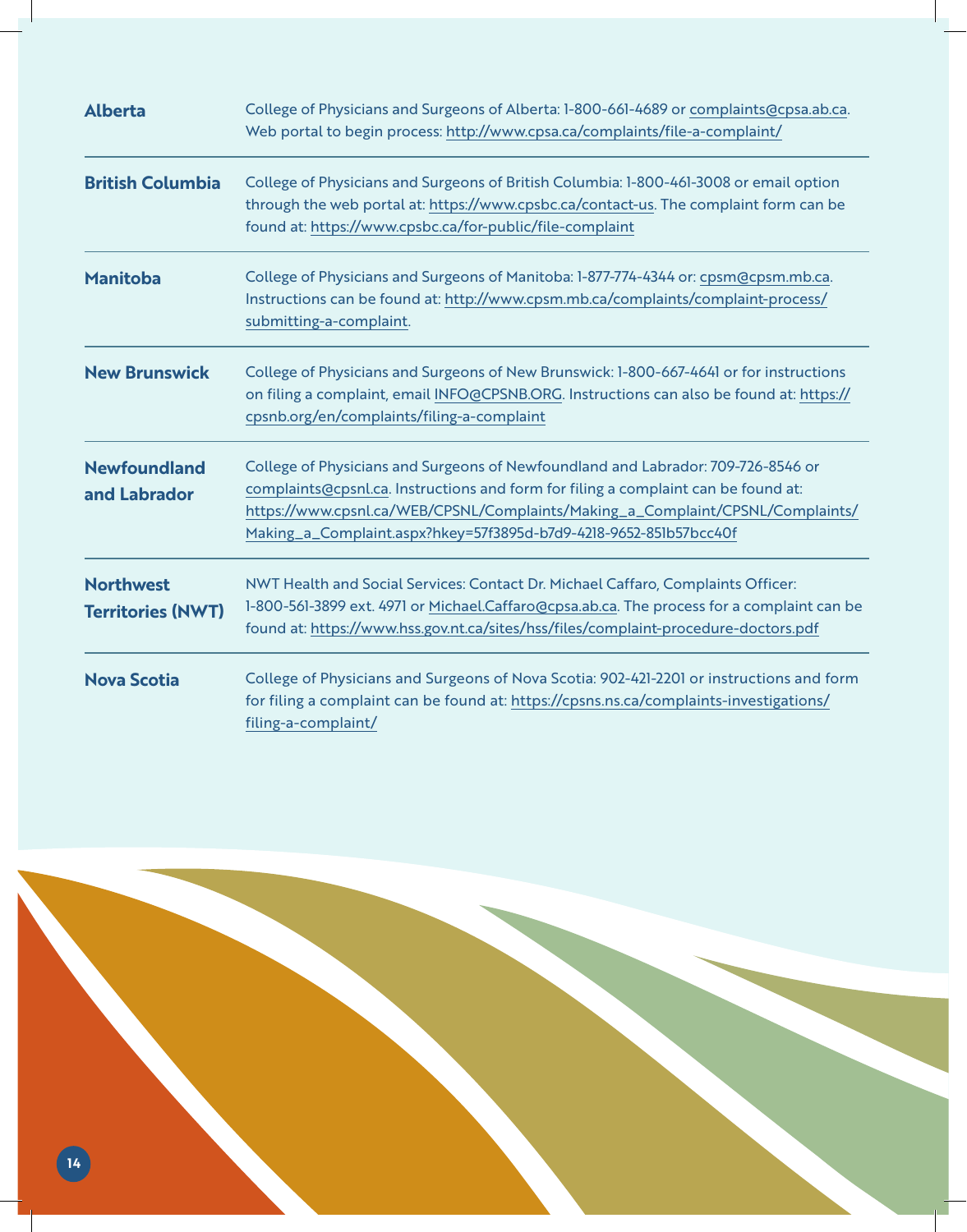| <b>Nunavut</b>                        | Nunavut Patient Relations: 1-855-438-3003 or email for instructions at: patientrelations@<br>gov.nu.ca. The complaint form and instructions can be found at: https://www.gov.nu.ca/<br>sites/default/files/opr_ecomplaint_form_eng.pdf                                               |
|---------------------------------------|--------------------------------------------------------------------------------------------------------------------------------------------------------------------------------------------------------------------------------------------------------------------------------------|
| <b>Ontario</b>                        | College of Physicians and Surgeons of Ontario: 1-800-268-7096 ext. 603 or email<br>feedback@cpso.on.ca for instructions. Instructions and form for filing a complaint can be<br>found at: https://www.cpso.on.ca/Public/Services/Complaints                                          |
| <b>Prince Edward</b><br><b>Island</b> | College of Physicians and Surgeons of Prince Edward Island: 902-566-3861 or email for<br>instructions/support at mmacdonald@cpspei.ca. The complaints process is outlined at:<br>https://cpspei.ca/wp-content/uploads/2014/06/Complaint-Process-Brochure-update-<br>April-2014.pdf   |
| Québec                                | Collège des médecins du Québec: 1-888-633-3246 or email for instructions at info@cmq.org.<br>Complaints form can be found at: http://www.cmq.org/hub/en/porter-plainte.aspx                                                                                                          |
| <b>Saskatchewan</b>                   | College of Physicians and Surgeons of Saskatchewan: 1-800-667-1668 or email<br>complaints@cps.sk.ca. The complaint form and complaints process can be found at:<br>http://www.cps.sk.ca/imis/CPSS/Complaints/complaints.aspx?ComplaintsCCO=The%20<br>Complaints%20Process%20Overview |
| <b>Yukon</b>                          | Yukon Medical Council: 1-867-667-3774 or email for instructions at: ymc@gov.yk.ca.<br>Instructions for filing a complaint can be found at: http://www.yukonmedicalcouncil.ca/<br>complaint_process.html                                                                              |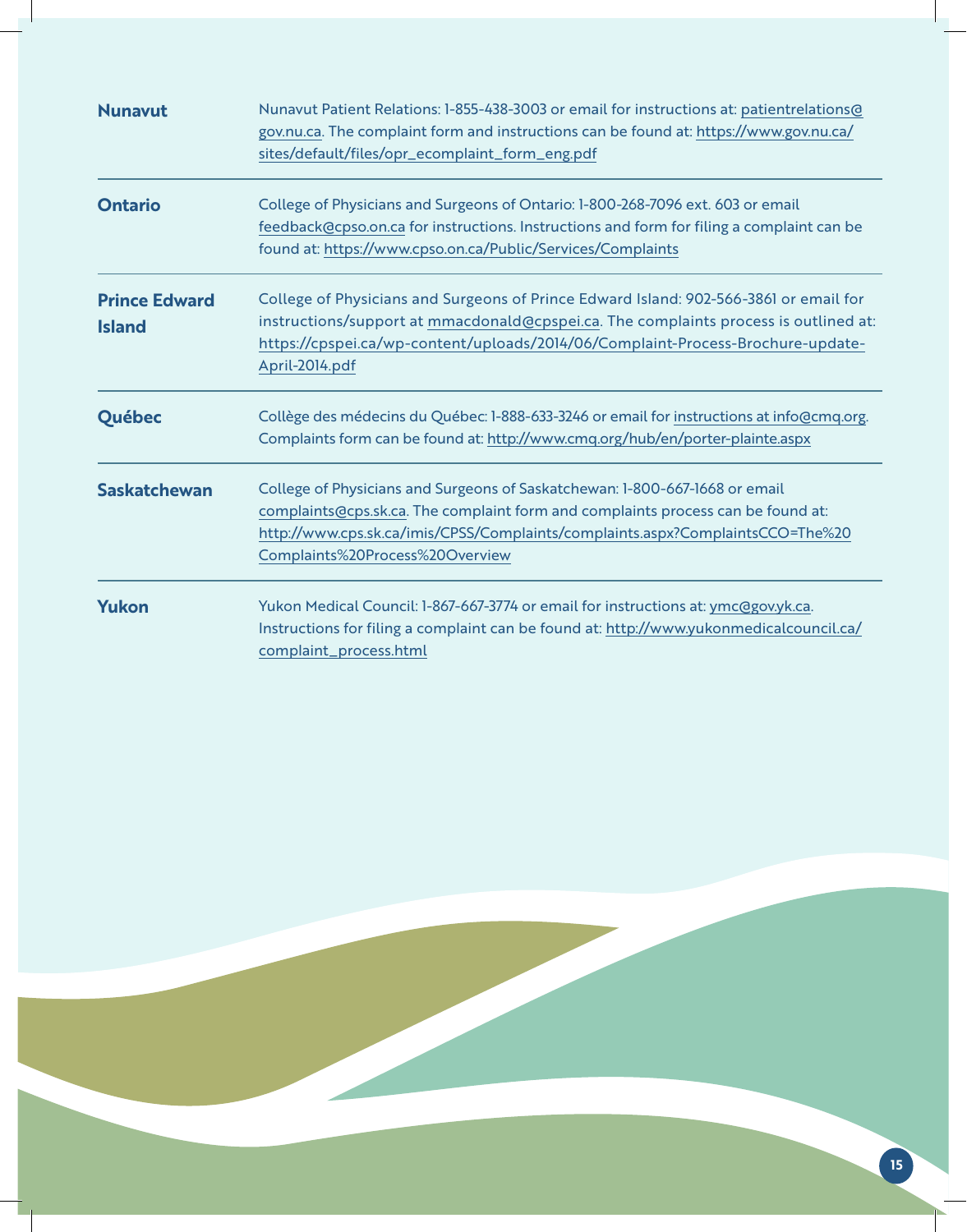### **Step 4: What to do after a complaint is filed**

Once the regulating body receives your complaint, they will send a letter to you to confirm receipt. This typically takes several weeks. They may contact you by phone or request a meeting to discuss your complaint further. They will also contact the health care provider(s) involved in the complaint and ask them to respond. You will receive a copy of this response and be given an opportunity to provide your own feedback. Once all the relevant information from you, the health care provider, and the hospital/clinic have been received, the complaint is forwarded to a review committee. This unbiased group of health care providers and members of the public review the entire file and decide on next steps.

Filing a complaint is an exhaustive, often difficult, lengthy task. You may require health support during this time. You are advised to rely on your social support system and attempt to seek care from another health care provider (if possible). Most regulating bodies advise that you avoid contact with your health care provider during the course of the investigation.

Once the investigation is completed, you and the health care provider will receive a written response from the regulating body. The response may state that the regulating body deemed the health care provider's actions to be appropriate and will take no action. However, if the regulating body has confirmed that the health care provider did violate your rights, the response can include the following:

- Advice on where the health care provider erred and a reminder to them on the expected standards of care
- Advice to the health care provider on how to improve their practice; this can include a recommendation to attend education courses/training
- Official warning or caution to the health care provider, which goes into their file
- General review of the health care provider's practice
- Limitations, monitoring, or conditions on a health care provider's practice
- Removal of the health care provider from practice

Regardless of the outcome of the investigation, your complaint will remain in the health care provider's file.

#### **Step 5: What happens when your complaint(s) are unsuccessful?**

If you are dissatisfied with the outcome of your complaint, you have a right to appeal to the Health Professions Review Board (HPRB). Every province and territory has an HPRB, which is an independent tribunal that reviews the appropriateness of the investigation and its outcome.

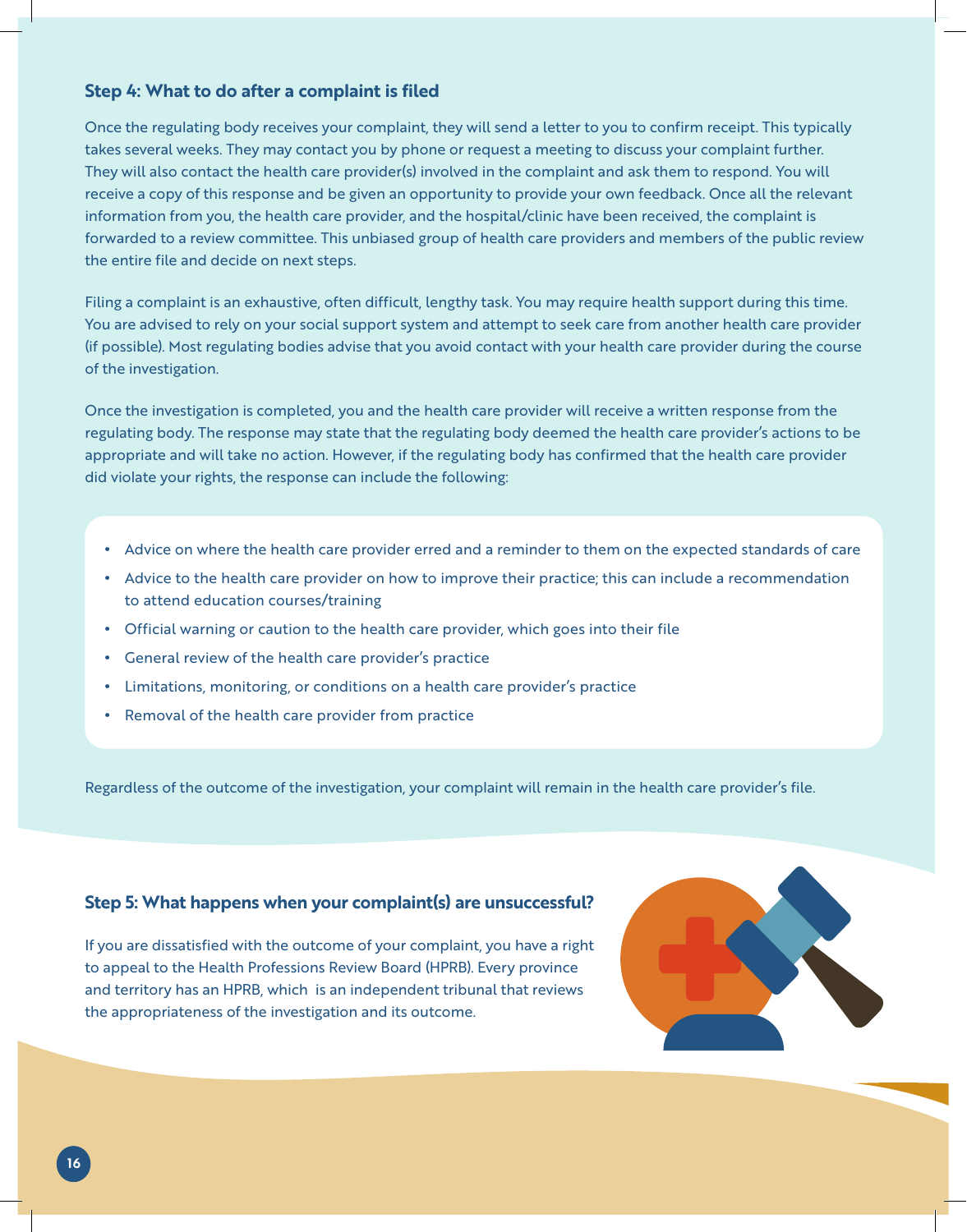### **Step 6: Consider pursuing legal action**

It is important to understand that health care regulating bodies do not offer or influence financial reparations nor can they commence legal proceedings on your behalf. If you decide to go down the legal route, you should decide if you want to start a civil lawsuit or criminal proceedings. With a civil lawsuit, the outcome you are seeking is financial compensation from the health care provider. On the other hand, the outcome of criminal proceedings would be that the health care provider is either found guilty or not guilty of committing a crime against you. You should seek legal advice from a lawyer in order to decide if you want to pursue legal action, and what legal route you would like to follow.

- **a. If you choose to pursue a civil case against the health care provider,** your first step should be to get a lawyer to represent you. If you do not know how to find a lawyer, visit a legal clinic or friendship centre where you will be given advice on the available legal resources.
- **b. If you prefer to pursue criminal proceedings, the first step you should take is to file a complaint with the police.** The police will take a statement (your version of what happened) from you. Next, the police will have your complaint investigated by an investigator. If the investigator finds enough evidence, your file will be transferred to the Crown Prosecutor of the region where the incident occurred. The prosecutor will then formally charge the health care provider with an offence. The criminal process has begun. Throughout the process, you will have support from a worker in the Victim Witness Assistance Program.

Keep in mind that regardless of what route you choose to take either civil or criminal, the whole process might be stressful and will involve substantial time and possibly financial commitments.







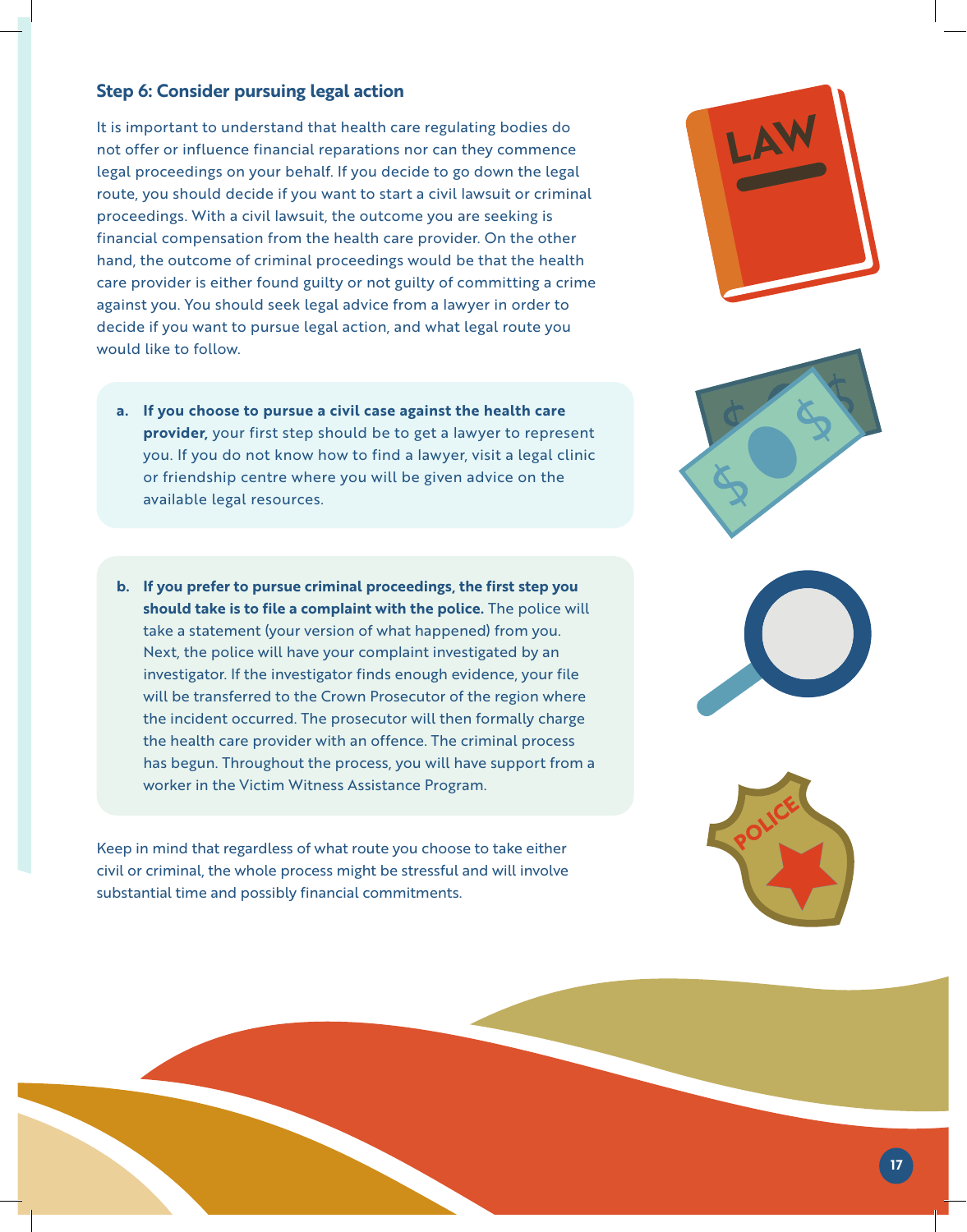# **Knowing Your Rights:**  Informed Choice

Care providers and advocates are encouraging the adoption of an Informed choice model rather than just informed consent. Informed choice is when an individual is given options for several interventions, educated about the details, risks, benefits, and outcomes of each option, and asked to choose the one that best fits their needs. This model promotes an individual's right to direct what happens to their body, giving control back to the individual in the care setting.<sup>1</sup> This allows them to only undergo interventions that align with their needs, values, and preferences.

Studies show that having a lot of information doesn't always mean that the information is used to help make choices.<sup>2</sup> Further, without a holistic understanding of the choices and their consequences, individuals can feel frustrated and disempowered.<sup>2</sup> You are encouraged to seek out your support system, including Elders, family, friends, health care providers, or your hospital's Indigenous patient liaison officer, to guide you through the choices, upon which you can ultimately decide on the best option for you.

Another useful instrument can be the Informed Choice Decision-Making Tool (see next page). This tool structures the decisionmaking process around your knowledge, preferences, and values, and highlights next steps. This tool was adapted from the Ottawa Personal Decision Guide.<sup>3</sup>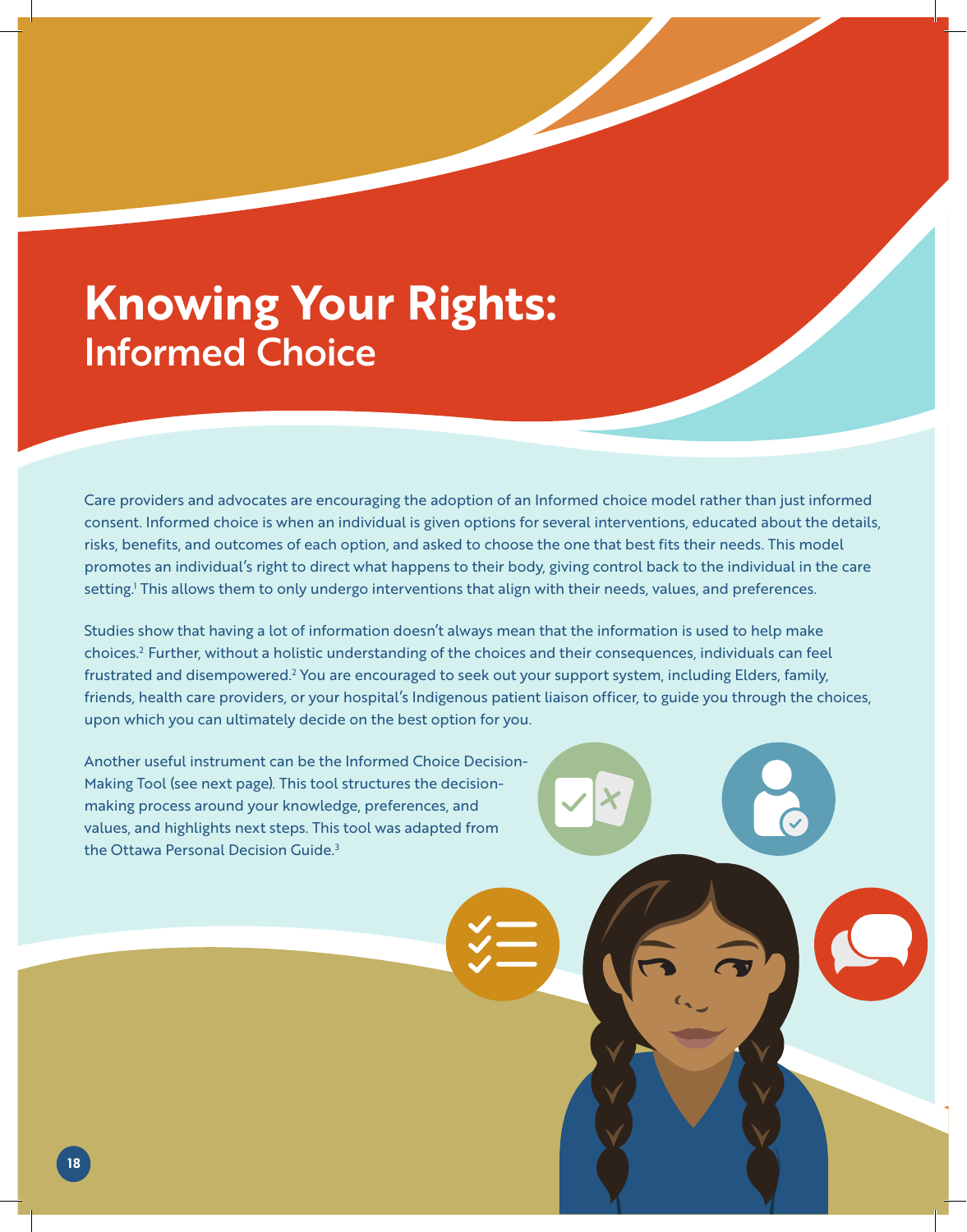### Informed Choice Decision-Making Tool

### **Step 1: Define your decision**

**a.** What is the decision? e.g., which method of birth control should I use?

**b.** Think about your reasons behind making the decision. e.g., family planning, new relationship

**c.** Is there a time you need to make your decision by? e.g., next appointment, next month

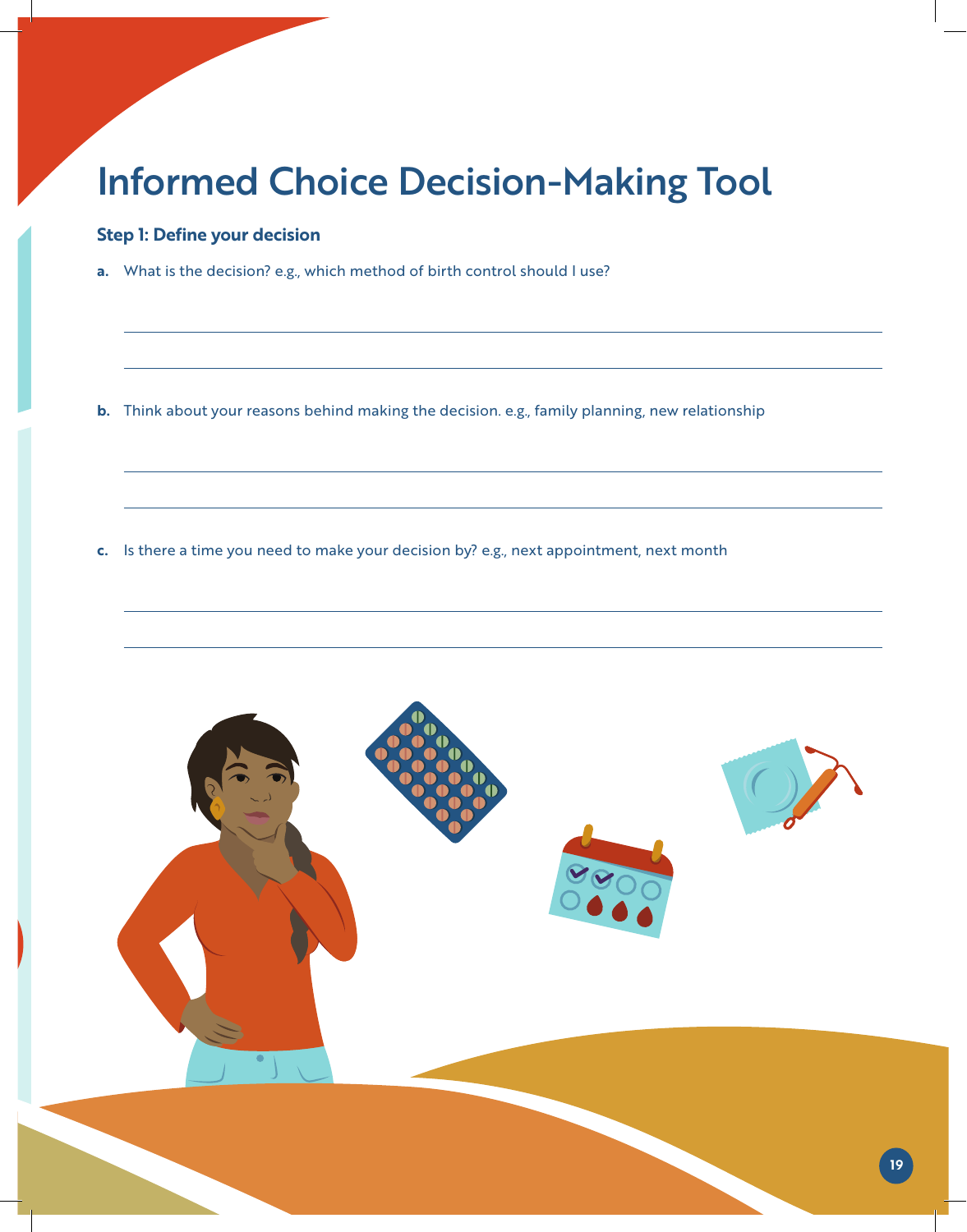#### **Step 2: Identify your decision-making needs**



**20**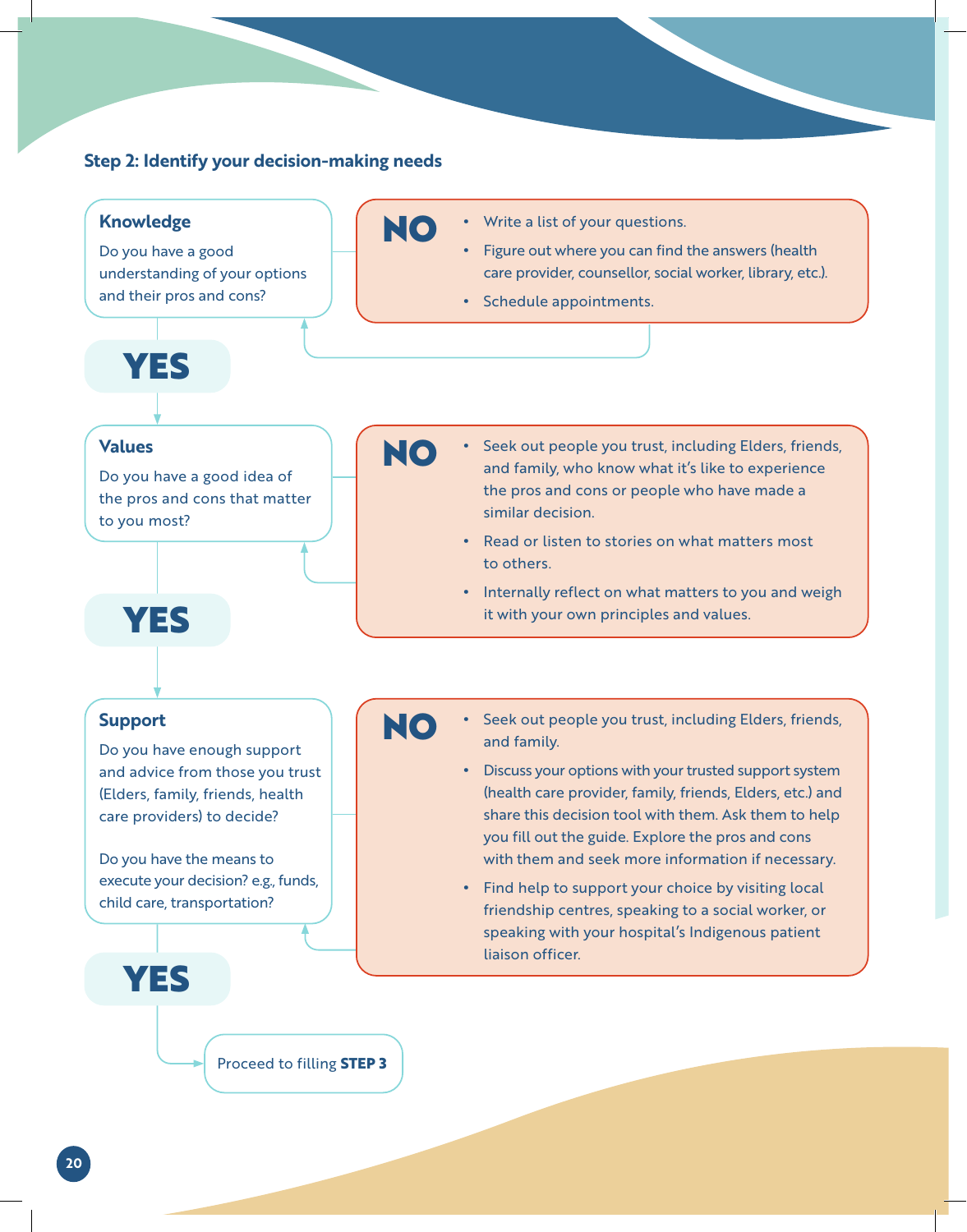|                                                                                         | Pros (reasons to choose) | Cons (reasons to avoid) | Overall Rating |  |
|-----------------------------------------------------------------------------------------|--------------------------|-------------------------|----------------|--|
| Option I:                                                                               |                          |                         |                |  |
| Option 2:                                                                               |                          |                         |                |  |
| Option 3:                                                                               |                          |                         |                |  |
| Option 4:                                                                               |                          |                         |                |  |
|                                                                                         |                          |                         |                |  |
| Step 4: Based on your knowledge, preferences, and values, which option will you choose? |                          |                         |                |  |
| $\Box$ Option 1                                                                         | □ Option 2<br>□ Option 3 | $\Box$ Option 4         |                |  |
|                                                                                         |                          |                         |                |  |

### **Step 3: Use your knowledge and personal values to explore your choices**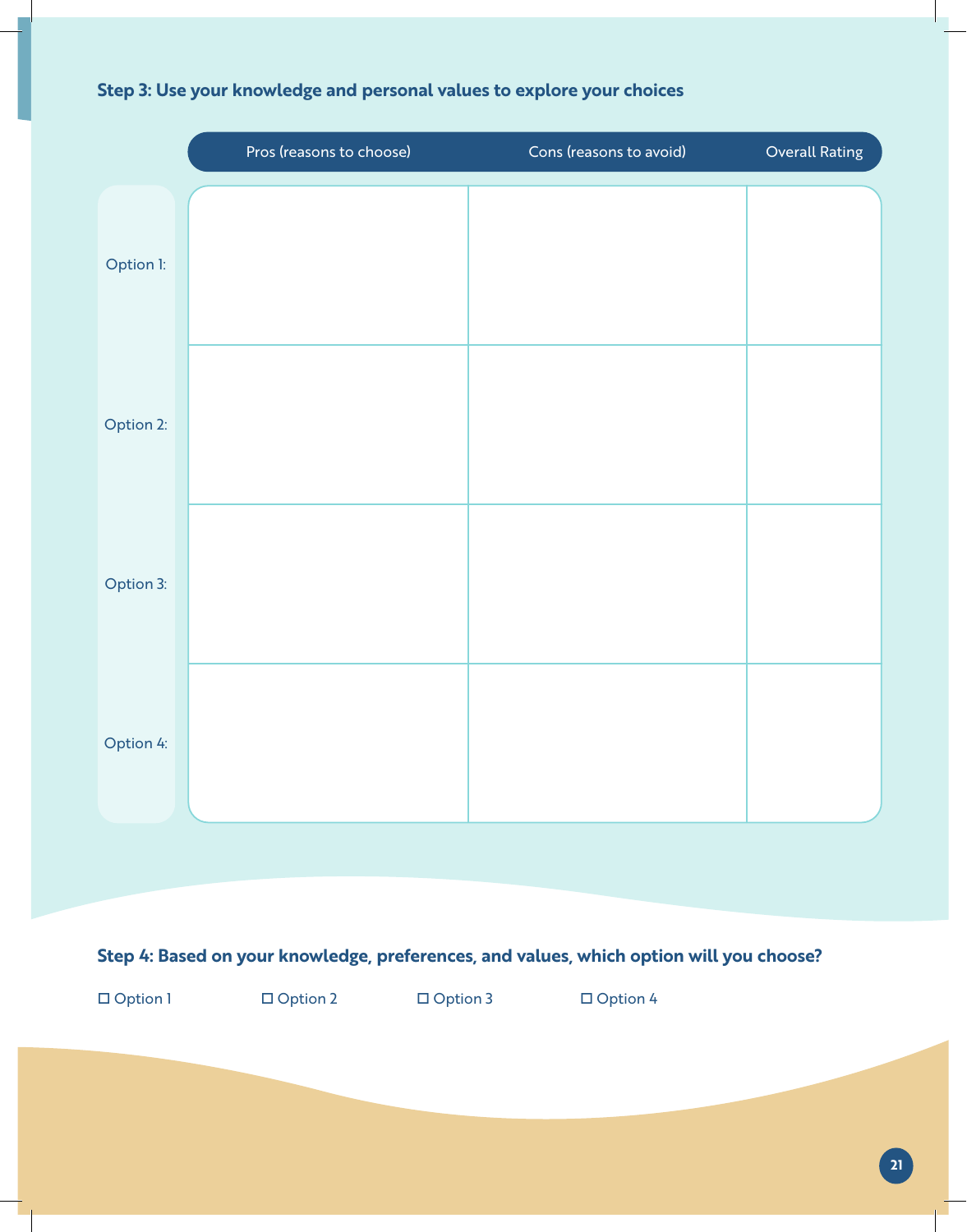

### **22**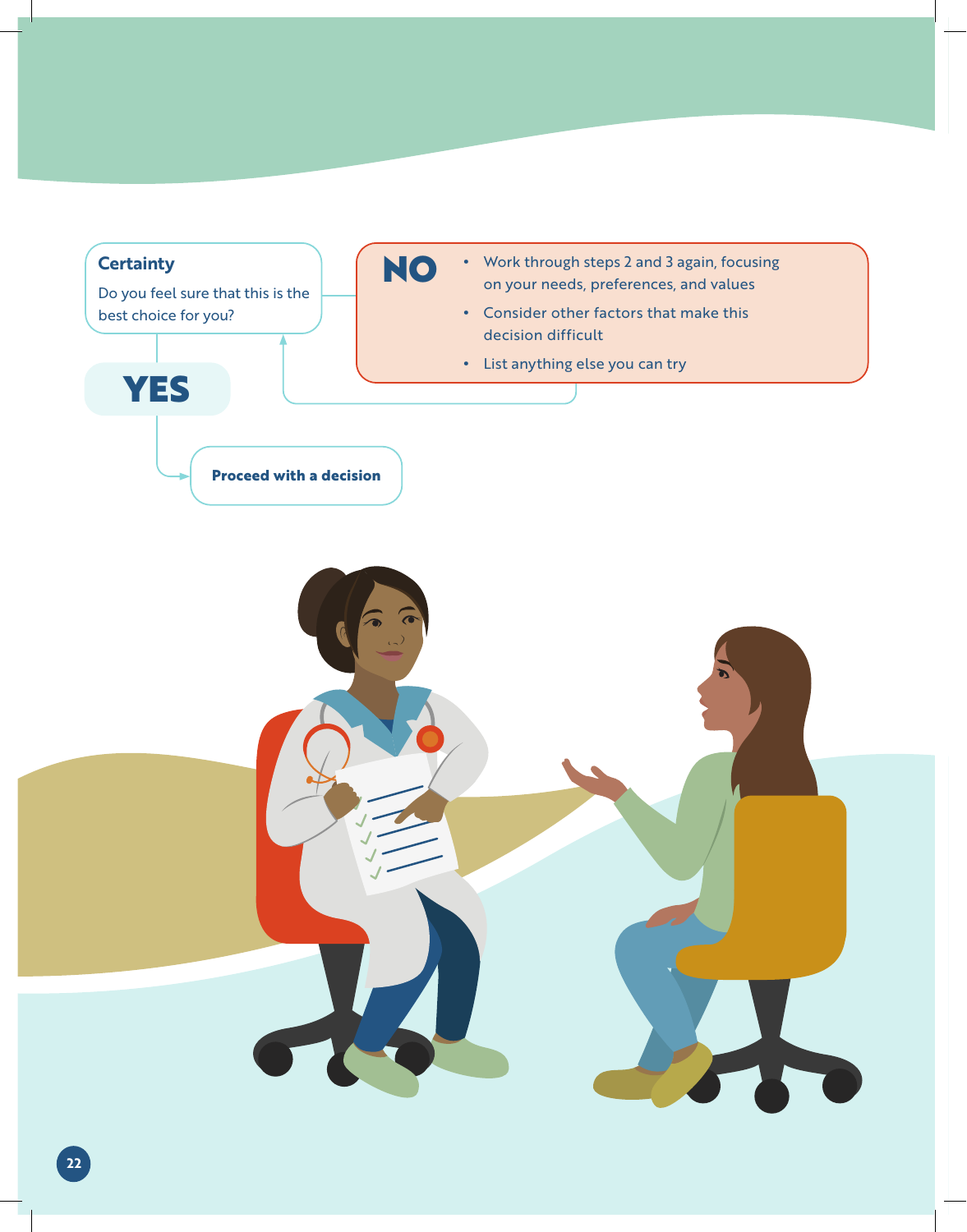### **References**

- 1. Woolf, S. H., Chan, E. C. Y., Harris, R., Sheridan, S. L., Braddock, C. H., and Kaplan, R. M., et al. 2005. "Promoting Informed Choice: Transforming Health Care to Dispense Knowledge for Decision Making." *Ann Intern Med.,* 143, no. 4 (August 16): 293–300.
- 2. Hibbard, J. H., and Peters, E. 2003. "Supporting Informed Consumer Health Care Decisions: Data Presentation Approaches that Facilitate the Use of Information in Choice." *Annu Rev Public Health,* 24: 413–33.
- 3. O'Connor, A., Stacey, D., and Boland, L. 2015. *Ottawa Personal Decision Guide* [Internet]. Ottawa Hospital Research Institute & University of Ottawa. Available from: https://decisionaid.ohri.ca/docs/das/OPDG.pdf.